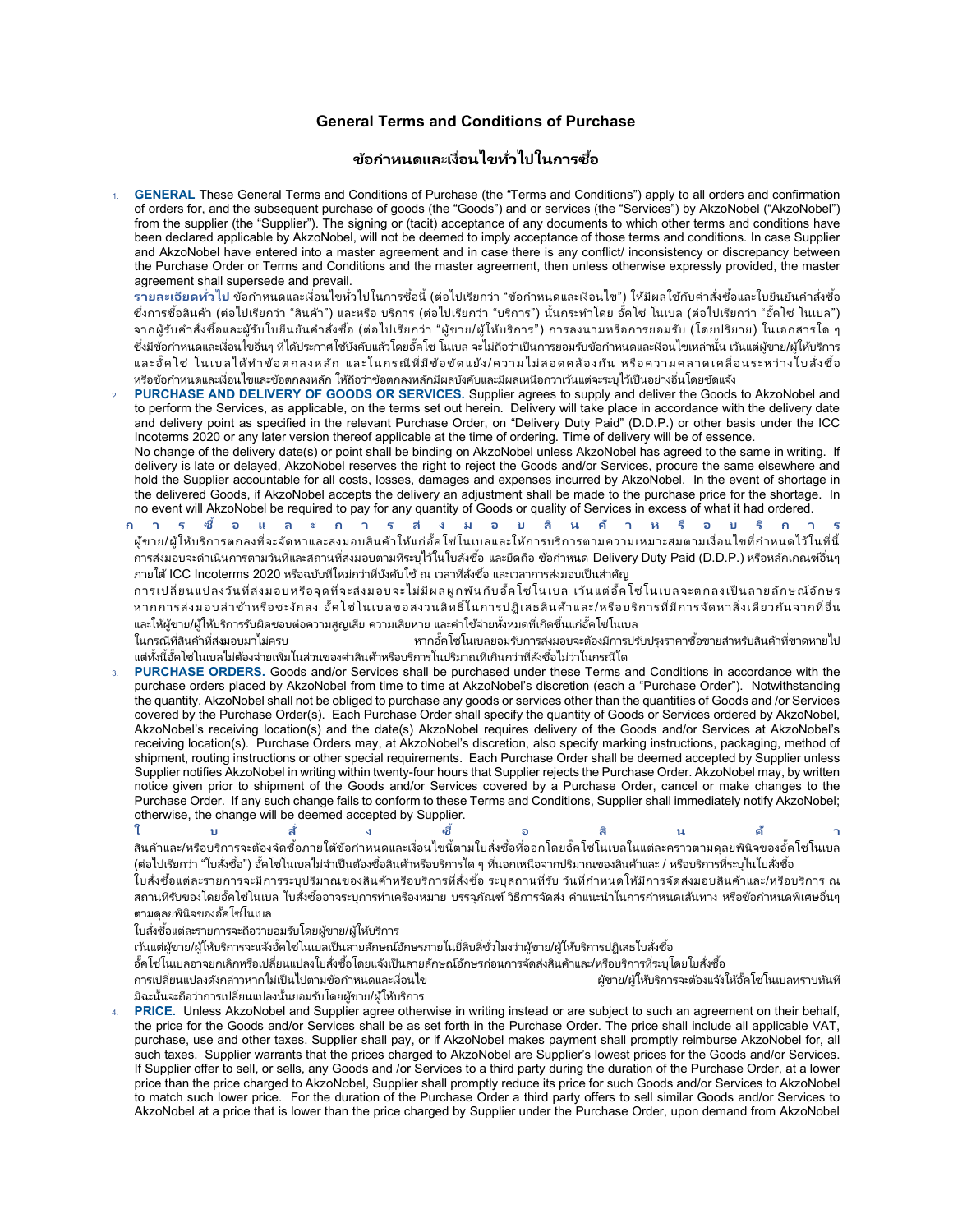Supplier shall either reduce its price for the Goods and/or Services to match such lower price or permit AkzoNobel (at its discretion) to purchase such lower priced Goods and/or Services and reduce its purchases from Supplier under the Purchase Order without liability to Supplier.

Price increases or charges not expressly set out in the Purchase Order shall not be effective unless agreed to in advance in writing by AkzoNobel. Supplier will issue all invoices on a timely basis. All invoices delivered by Supplier must meet AkzoNobel's requirements, and at a minimum shall reference the applicable Purchase Order. Unless otherwise stated in the Purchase Order, payment of the undisputed portion of properly rendered invoices due on the fourth business day of the next month following 90 days upon date of invoice. Invoices for Goods shall not issue prior to the date the Goods are delivered to AkzoNobel's delivery location. AkzoNobel shall have the right to withhold payment of any invoiced amounts that are disputed in good faith until the parties reach an agreement with respect to such disputed amounts and such withholding of disputed amounts shall not be deemed a breach of the Purchase Order nor shall any interest be charged on such amounts. Notwithstanding the foregoing, AkzoNobel agrees to pay the balance of the undisputed amounts on any invoice that is the subject of any dispute within the time periods specified herein.

รา ค า เ วัน แ ต่ อัค โ ซ โ น เ บ ล แ ละ ผู้ ขา ย / ผู้ ให้ บ ริ ก า ร ต ก ล ง กัน เ ป็ น อ ย่ า ง อื น โ ด ย ลั ก ษ ณ์ วัด บ น ใ น น า ม คู่ สัญ ญ า ราคาสำหรับสินค้าและ/หรือบริการจะเป็นไปตามที่กำหนดไว้ในใบสั่งซื้อ ราคาจะรวมภาษีมูลค่าเพิ่ม ภาษีซื้อ และภาษีอื่นๆที่เกี่ยวข้องหั้งหมดซึ่งผู้ขาย/ผู้ให้บริการจะต้องเป็นผู้ชำระ หรือหากอั๊คโซโนเบลมีการชำระเงินให้ก่อน ผั ข า ย / ผั ใ ห้ บ ริ ก า ร จ ะ ต้ อ ง ช ด ใ ช ้ ค่ า ภ า ษี ดั ง ก ล่ า ว ห้ ง ห ม ด แ ก่ อั๊ ค โ ซ่ โ น เ บ ล โ ด ย ไ ม่ ช ั ก ช ำ ผู้ขาย/ผู้ให้บริการรับประกันว่าราคาที่เรียกเก็บจากอั๊คโซโนเบลเป็นราคาต่ำสุดของผู้ขาย/ผู้ให้บริการสำหรับสินค้าและ/หรือบริการนั้นๆ

ห า ก ผู้ ข า ย / ผู้ ใ ห้ บ ริ ก า ร เ ส น อ ที่ จ ะ ข า ย ห รื อ ข า ย สิ น ค้ า แ ล ะ / ห รื อ บ ริ ก า ร ใ ด ๆ แ ก่ บุ ค ค ล ที่ ส า ม ใ น ช ่ ว ง เ ว ล า ข อ ง ใ บ สํ ง ซื้ อ ใ น ร า ค า ที่ ตำ ก ว ำ า ก า ก ว ก เ ก็ บ จ า ก อ ๊ ค โ ซ ่ โ น เ บ ล ผู้ขาย/ผู้ให้บริการจะลดราคาสินค้าและ/หรือบริการให้กับอั๊คโซโนเบล เพื่อให้ตรงกับราคาที่ต่ำกว่าดังกล่าว

ใ น ช่วง เ วล า ขอ ง ใ บ ส้ ง ซื้อ หากบุคคลภายนอกเสนอขายสินค้าและ/หรือบริการที่คล้ายคลึงกันให้กับอั้คโซโนเบลในราคาที่ต่ำกว่าราคาที่ผู้ขาย/ผู้ให้บริการเรียกเก็บภายใต้ใบส่งซื้อ เมื่อมีการเรียกร้องจากอั๊คโซโนเบล ผู้ขาย/ผู้ให้บริการจะต้องลดราคาสำหรับสินค้าและ/หรือบริการเพื่อให้ตรงกับราคาที่ต่ำกว่าดังกล่าว หรืออนุญาตให้อั๊คโซ่โนเบล (ตามดุลยพินิจของบริษัท) ซื้อสินค้าและ/หรือบริการที่มีราคาต่ำกว่านั้น และลดการซื้อสินค้าและหรือบริการจากผู้ขาย/ผู้ให้บริการภายใต้ใบส่่งซื้อโดยไม่ต้องรับผิดต่อผู้ขาย/ผู้ให้บริการ

การขึ้นราคาหรือค่าบริการที่ไม่ได้กำหนดไว้อย่างชัดแจ้งในใบสั่งซื้อจะไม่มีผลบังคับ เว้นแต่จะตกลงกันเป็นลายลักษณ์อักษรจากอั๊คโซโนเบล ผู้ขาย/ผู้ให้บริการจะออกใบแจ้งหนี้ทั้งหมดตามกำหนดเวลา ใบแจ้งหนี้ทั้งหมดที่ผู้ขาย/ผู้ให้บริการจัดส่งต้องเป็นไปตามข้อกำหนดของอั้คโซโนเบล และอย่างน้อยต้องอ้างอิงใบส้งซื้อที่เกี่ยวข้อง เว้นแต่จะระบุไว้เป็นอย่างอื่นในใบส้งซื้อ การชำระเงินตามใบแจ้งหนี้ส่วนที่ถูกต้องครบถ้วนและไม่มีข้อโต้แย้งจะครบกำหนดชำระเงินในวันทำการที่สี่ของเดือนถัดไปหลังจาก 90 วันนับจากวันที่ระบุในใบแจ้งหนี้

์ ใบแจ้งหนี้สินค้าจะไม่ออกก่อนวันที่สินค้าถกจัดส่งไปยังสถานที่ที่ระบุโดยอั๊คโซโนเบล

และอั๊คโซโนเบลมีสิทธิที่จะระงับการชำระเงินตามใบแจ้งหนี้หากมีการโต้แย้งโดยสุจริตใจจนกว่าคู่สัญญาทั้งสองฝ่ายจะบรรลุข้อตกลงเกี่ยวกับจำนวนเงินที่มีข้อ พิพาทดังกล่าว และการระงับการชำระเงินที่มีการโต้แย้งดังกล่าวจะไม่ถือว่าเป็นการกระทำผิดคำสั่งซื้อหรือเกิดดอกเบี้ยล่าช้าใดๆ อั๊คโซโนเบลตกลงที่จะชำระยอดเงินคงเหลือในใบแจ้งหนี้ส่วนที่ไม่ได้เป็นประเด็นข้อพิพาทภายในระยะเวลาที่ระบุไว้ในใบคำสั่งซื้อนั้น

RISK OF LOSS AND TITLE. Risk of loss will pass to AkzoNobel on the delivery point stated in the Purchase Order in accordance with the mutually agreed Incoterm hereunder. Title to the Goods and/or Services will pass to AkzoNobel at the time risk of loss passes to AkzoNobel hereunder.

กรรมสิทธิ์ตามกฎหมาย และความเสี่ยงในความสูญหาย ความเสี่ยงในความสูญหายจะส่งผ่านไปยังอั๊คโซโนเบล ณ จุดส่งมอบที่ระบุไว้ในใบสั่งซื้อตามข้อตกลงในการส่งมอบสินค้าระหว่างประเทศ (Incoterm) ที่ตกลงร่วมกันในข้อตกลงนี้ กรรมสิทธิ์ในสินค้าและ/หรือบริการจะส่งผ่านไปยังอั้คโซโนเบลในเวลาที่ความเสี่ยงในความสูญหายส่งผ่านไปยังอั๊คโซโนเบลตามรายละเอียดด้านล่าง

WARRANTY AGAINST INFRINGEMENT. Supplier warrants that the Goods and/or Services, the purchase of the Goods and/or Services, and the typical uses of the Goods (and, if different and known to Supplier, AkzoNobel's specific use of the Goods), either alone or in combination with other materials, does not and will not infringe or contribute to the infringement of any patent, trademark, copyright or other intellectual property right.

การรับประกันต่อการละเมิดสิทธิ์ ผู้ขาย/ผู้ให้บริการรับประกันว่าสินค้าและ/หรือบริการ การซื้อสินค้าและ/หรือบริการ และการใช้งานโดยทั่วไปของสินค้า (หรือการใช้สินค้าโดยเฉพาะของอัคโซโนเบล) ไม่ว่าจะโดยส่วนเดียวหรือร่วมกับวัสดุอื่น ๆ นั้นไม่ และจะไม่มีการละเมิดหรือมีส่วนร่วมในการละเมิดสิทธิบัตร เครื่องหมายการค้า ลิขสิทธิ์หรือสิทธิ์ในทรัพย์สินทางปัญญาใดๆ

7. GOODS WARRANTIES. Supplier warrants that at the time they are delivered to AkzoNobel's receiving facility and for their shelf life (or for Goods not having a shelf life for a reasonable period after delivery taking into account the nature of the Goods), the Goods shall: (i) conform to the Specifications; (ii) except to the extent conflicting with the Specifications (in which case the Specifications shall control) conform to all samples or descriptions provided to AkzoNobel; (iii) be free from defects in materials and workmanship; (iv) be merchantable; and (v) if Supplier has knowledge of AkzoNobel's intended use, be fit for such use. Supplier further warrants that the Good shall be properly packaged and labelled and that the Goods shall be free and clear of all liens and encumbrances and that Supplier shall transfer to AkzoNobel, at the time title to the Goods passes, good and marketable title to same. The warranties by Supplier set forth herein shall survive any inspection, testing, delivery or acceptance of, or payment by AkzoNobel for, the Goods.

การรับประกันสินค้า ผู้ขาย/ผู้ให้บริการรับประกันว่า ณ เวลาที่ส่งสินค้าไปยังสถานที่รับของอั้คโซโนเบลและตลอดอายุการวางจำหน่าย (shelf life) (หรือสำหรับสินค้าที่ไม่มีอายุการวางจำหน่าย ให้จัดระยะเวลารับประกันในระยะเวลาที่เหมาะสมหลังจากการส่งมอบโดยคำนึงถึงลักษณะของสินค้า) สินค้าจะต้อง: (i) เป็นไปตามข้อมูลจำเพาะที่ระบุไว้; (ii) ไม่ขัดกับข้อมูลจำเพาะที่ระบุไว้ (ในกรณีที่สามารถควบคุมข้อมูลจำเพาะได้) และให้สอดคล้องกับชุดตัวอย่างหรือลักษณะสินค้าทั้งหมดที่ให้กับอั้คโซโนเบล; (iii) ปราศจากการชำรุดบกพร่องในด้านวัสดุและการผลิต (iv) ใช้ขายได้; และ (v) หากผู้ขาย/ผู้ให้บริการมีความรู้เกี่ยวกับวัตถุประสงค์การใช้งานของอั๊คโซโนเบล ให้ดำเนินการให้เหมาะสมกับการใช้งานดังกล่าว ผู้ขาย/ผู้ให้บริการรับประกันเพิ่มเติมว่าสินค้าจะถูกบรรจุและติดฉลากอย่างเหมาะสม และสินค้าจะต้องปลอดจากภาระผูกพันและภาระผูกพันทั้งหมด จะต้องโอน กรรมสิทธิ์ไปยังอั๊ค โซ่ โนเบล รวมถึงชื่อสินค้าหรือชื่อที่ใช้ทางการตลาดในช่วงเวลานั้นด้วย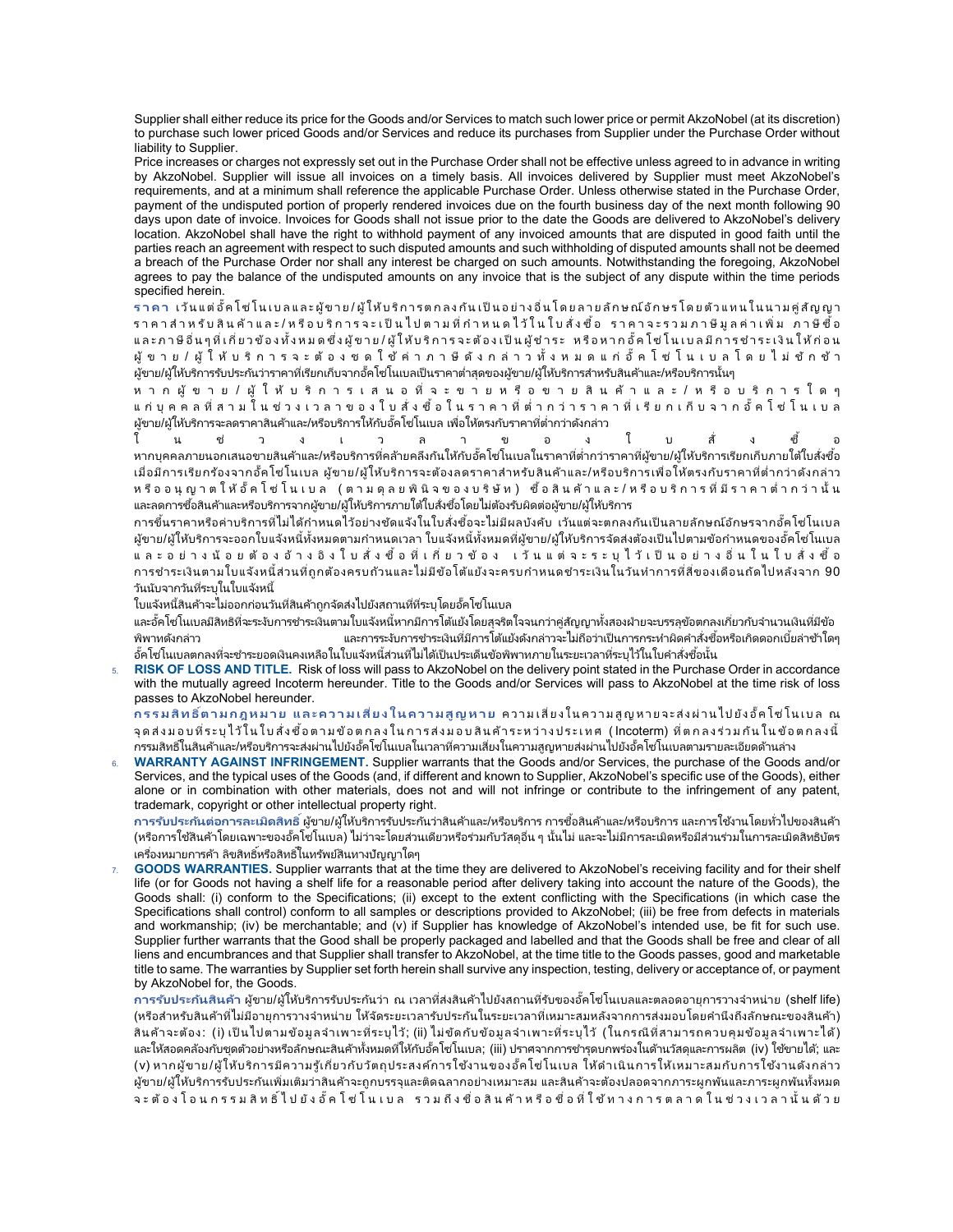การรับประกันโดยผู้ขาย/ผู้ให้บริการที่ระบุไว้ในที่นี้จะยังคงมีผลบังคับตลอด รวมถึงการตรวจสอบ การทดสอบ การส่งมอบหรือการยอมรับสินค้า หรือการชำระเงินโดยอั๊คโซโนเบล

SERVICES WARRANTIES. Supplier shall perform all Services by exercising that degree of skill, diligence, care, which would be expected from a professional service provider; and in accordance with all Specifications of the AkzoNobel's policies, guidelines and codes of conduct applicable to Supplier.

The Supplier undertakes that while providing the Services he will use only personnel with the skills, training, expertise, and qualifications necessary to carry out such Services. AkzoNobel reserves the right to object to any of the Supplier's personnel engaged in the performance of Services who, in the reasonable opinion of AkzoNobel, are lacking in appropriate skills or qualifications, engage in misconduct, constitute a safety risk or hazard or are incompetent or negligent, and the Supplier shall promptly remove such personnel from the performance of any Services upon receipt of such notice, and shall not re-employ the removed person in connection with the Services without the prior written consent of AkzoNobel.

การรับประกันบริการ ผู้ขาย/ผู้ให้บริการจะต้องดำเนินการบริการทั้งหมดโดยใช้หักษะ ความพากเพียร ความเอาใจใส่อย่างเป็นมืออาชีพ และเป็นไปตามข้อกำหนดและนโยบาย แนวทาง และหลักจรรยาบรรณของอั๊คโซโนเบลที่บังคับใช้กับผัซาย/ผ้ให้บริการ

ผู้ขาย/ผู้ให้บริการรับรองว่าในขณะที่ให้บริการ ้จะใช้เฉพาะบุคลากรที่มีทักษะ ผ่านการฝึกอบรม มีความเชี่ยวชาญ และมีคุณสมบัติที่จำเป็นในการดำเนินการบริการดังกล่าว

อั๊คโซโนเบลขอสงวนสิทธิ์ในการคัดค้านบุคลากรของผู้ขาย/ผู้ให้บริการที่ขาดทักษะหรือคุณสมบัติที่เห มีส่วนร่วมในการประพฤติมิชอบ ี่ ซึ่งอาจถือเป็นความเสี่ยงด้านความปลอดภัยหรืออันตราย หรือ หรือไรความสามารถหรือประมาทเลินเล่อกับการให้บริการ

้ซึ่งเป็นไปตามตามดลพินิจที่สมเหตุสมผลของอั๊คโซโนเบล

และผัชาย/ผ้ให้บริการจะต้องถอดถอนบคลากรดังกล่าวออกจากการให้บริการโดยทันทีเมื่อได้รับการแจ้งดังกล่าว

และจะต้องไม่จ้างบคคลที่ถกถอดถอนออกไปกลับเข้าทำงานใหม่โดยไม่ได้รับความยินยอมเป็นลายลักษณ์อักษรจากอั๊คโซโนเบล

9. COMPLIANCE WITH LAWS, RESPONSIBLE CARE®. Supplier shall comply with, and Supplier represents and warrants that all Goods delivered to AkzoNobel are in compliance with, and were manufactured, packaged, labelled, shipped and sold in compliance with, the requirements of the Responsible Care® Global Charter and all applicable laws. Without limiting the generality of the foregoing, Supplier shall at all times comply with the AkzoNobel Business Partner Code of Conduct as published at the date of ordering on www.akzonobel.com, all applicable laws, rules, regulations and statutory requirements that from time to time come into force that relate to labor and employment, safety, the environment, competition, anti-corruption and bribery and export controls and sanctions. Supplier, at its own expense, shall obtain and maintain all certifications, authorizations, licenses and permits necessary to conduct its business and perform its obligations under the Purchase Order.

COMPLIANCE WITH REACH POST-BREXIT: It is a material condition that all deliveries to AkzoNobel under the Purchase Order must comply with (i) the EU REACH regulation (EC 1907/2006), and where Supplier is not the EU-27 manufacturer or importer Supplier is obliged to ensure that all substances delivered are registered by another actor in the supply chain based in the EU; and (ii) the draft UK-REACH regulations as set out in the Draft Statutory Instrument 2019 No. 000 (currently titled the REACH etc. (Amendment etc.) (EU Exit) Regulations 2019) should they be enacted and brought into force, or any other alternate UK Instrument or legislation in force in the UK which may apply to the goods stated on this purchase order, and Supplier shall ensure at no cost to us that the substances of the goods will be timely notified to, and registered with, the appropriate UK Authorities as prescribed by such Instruments or legislation, and that the goods further will be in accordance with the requirements of any such Instruments or legislation.

การปฏิบัติตามกฎหมาย และกฎบัตร Responsible Care Global Charter® ผู้ขาย/ผู้ให้บริการจะต้องปฏิบัติตาม รับรองและรับประกันว่าสินค้าทั้งหมดที่ส่งไปยังอั๊คโซโนเบลนั้นผลิต บรรจุ ติดฉลาก จัดส่ง และขายตามข้อกำหนดของกฎบัตร Responsible Care Global  $\Box$ harter®แ ละกฎหมายที่บังคับ ใช้ทั้งหมด โดย ไม่จำกัดลักษณะทั่ว ไป ของสิ่งที่กล่าวมาข้างต้น ผู้ขาย/ผู้ให้บริการจะต้องปฏิบัติตามหลักจรรยาบรรณของคู่ค้าธุรกิจของอั้คโซโนเบลตามที่ได้มีการเผยแพร่ บนเว็บไซต์ www.akzonobel.com ณ วันที่สั่งซื้อ และบรรดากฎหมายที่บังคับใช้ทั้งหมด รวมถึงระเบียบข้อบังคับและข้อกำหนดทางกฎหมายซึ่งมีผลบังคับที่เกี่ยวข้องกับแรงงานและการจ้างงาน ความปลอดภัย สิ่งแวดล้อม การแข่งขัน การต่อต้านการหจริตและการติดสินบน บหลงโหษ และการควบคุมการส่งออก ผู้ ข า ย / ผู้ ใ ห้ บ ริ ก า ร จ ะ ต้ อ ง ไ ด้ รั บ แ ล ะ รั ก ษ า ไ ว้ ซึ่ ง ก า ร รั บ ร อ ง ก า ร อ นุ ญ า ต และการอนุญาตทั้งหมดที่จำเป็นในการดำเนินธุรกิจและปฏิบัติตามภาระผูกพันภายใต้ใบสั่งซื้อ

ก า ร ป ฏิ บ ั ติ ต า ม ข้ อ กํ า ห น ด ก า ร ค้ า REACH POST-BREXIT เงื่อนไขที่สำคัญสำหรับส่งมอบสินค้าทั้งหมดให้กับอั๊คโซโนเบลภายใต้ใบส่งซื้อจะต้องเป็นไปตามข้อกำหนดดังนี้ (i) กฎระเบียบการควบคุมเคมี (REACH) ของสหภาพยุโรป (EC 1907/2006) และในกรณีที่ผู้ขาย/ผู้ให้บริการไม่ใช่ผู้ผลิตหรือผู้นำเข้าใน EU-27 ผู้ขาย/ผู้ให้บริการมีหน้าที่ตรวจสอบให้แน่ใจว่าสาร (substances) ทั้งหมดที่มีการจัดส่งได้รับการจดทะเบียนโดยผู้ดำเนินการรายอื่นที่ตั้งอยู่ในในระบบสหภาพยุโรป และ (ii) ร่างข้อบังคับ UK-REACH ตามที่กำหนดไว้ในเอกสารร่างกฎหมายฉบับปี 2019 ฉบับที่ 000 (บัจจุบันมีชื่อว่า REACH Regulations 2019 เป็นต้น (บันทึกข้อตกลง ฯลฯ) (EU Exit)) ห า ก มี ก า ร ต ร า แ ล ะ มี ผ ล บั ง คั บ ใ ชั ห รื อ ต ร า ส า ร ห า ง เ ลื อ ก อี่ น ของสหราช อา ณ า จักรหรือ กฎหมาย ที่ ใ ช ้บัง คับ ใน ส ห ราช อา ณ า จักร ซึ่ง อา จ ใ ช ้ กับ สิ น ค้า ที่ ระ บุ ไ ว้ ใ น ใ บ ส่ง ซื้ อ นี้ ผู้ขาย/ผู้ให้บริการจะต้องตรวจสอบให้แน่ใจว่าสารของสินค้าจะได้รับจดแจ้งและลงทะเบียนกับหน่วยงานของสหราชอาณาจักรอย่างเหมาะสมตามที่กำหนดโดยเ ครื่องมือหรือกฎหมายดังกล่าว และสินค้าที่มีเพิ่มเติมจะต้องเป็นไปตามข้อกำหนดของเครื่องมือหรือกฎหมายดังกล่าวโดยไม่มีการเรียกเก็บค่าใช้จ่ายใดๆ ต่อเรา

10. INSPECTION AND REJECTION. The Goods and/or Services (as applicable) are subject, at AkzoNobel's discretion, to inspection and testing by AkzoNobel before or after delivery. AkzoNobel's inspection, receipt and payment for Goods and/or Services shall not be deemed acceptance thereof by AkzoNobel. At its sole discretion, AkzoNobel may retain or reject non-conforming Goods. In the case of rejected Goods, AkzoNobel may, at Supplier's risk and expense, ship the Goods to Supplier and Supplier shall accept their return and, at AkzoNobel's option, Supplier shall (i) refund the purchase price (or if the price has not been paid issue a credit for the purchase price) of the Goods or (ii) promptly provide replacement conforming Goods. In the case AkzoNobel elects to retain non-conforming Goods, Supplier shall issue a partial refund or credit of the purchase price to AkzoNobel, as determined by good faith negotiations between the parties. Whether non-conforming Goods are retained or rejected, Supplier shall, promptly following AkzoNobel's demand, reimburse AkzoNobel for all costs, losses, damages, and expenses incurred by AkzoNobel with respect to such Goods. Any right exercised by AkzoNobel hereunder shall not be in limitation of any rights which AkzoNobel may have under these Terms and Conditions or under applicable law.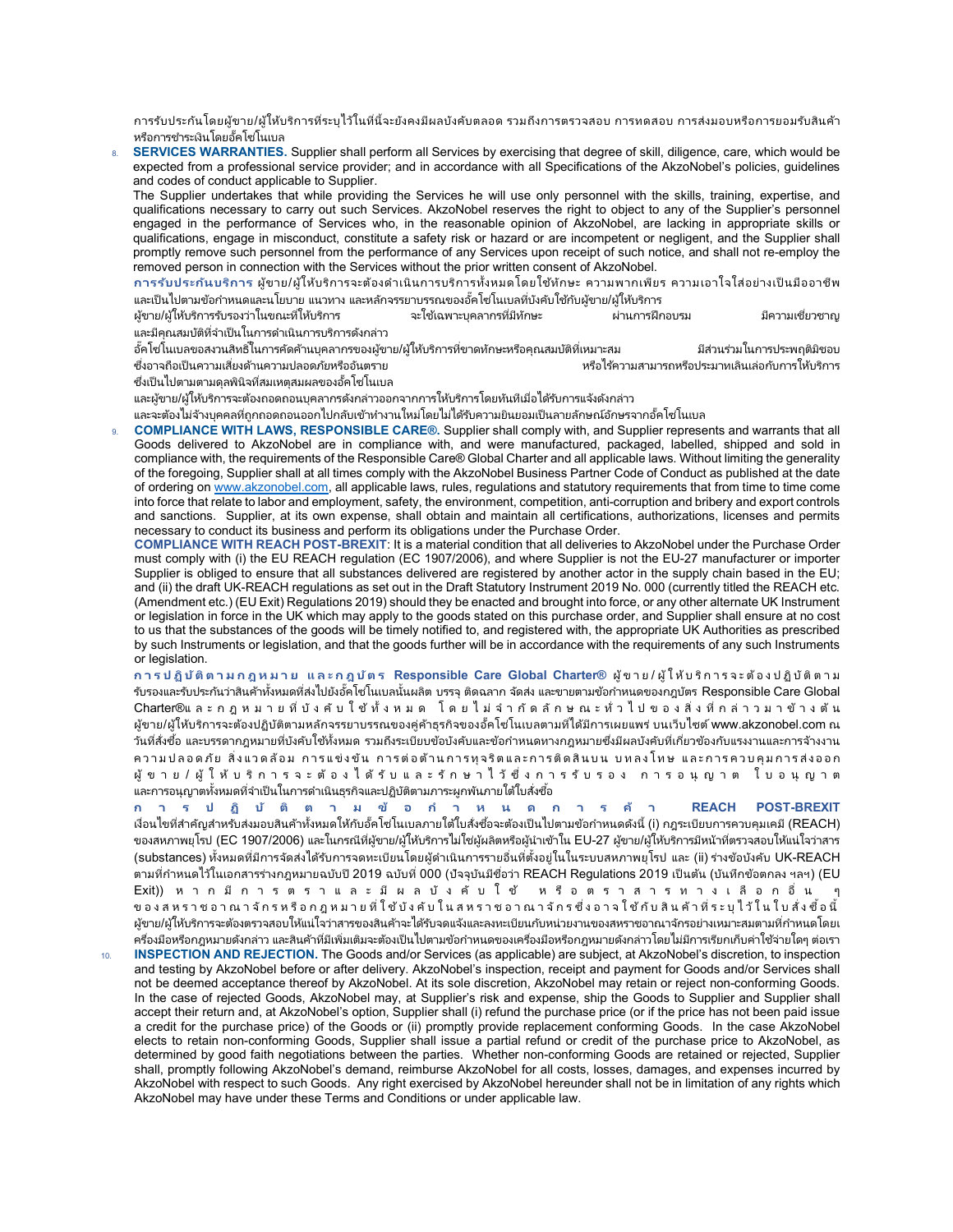In the case of rejected Services, Supplier shall (i) refund the purchase price (or if the price has not been paid issue a credit for the purchase price) of the Services or (ii) promptly provide services to replace the non-conforming ones at no additional cost.

การตรวจสอบและการปฏิเสธสินค้า สินค้าและ/หรือบริการ (ที่มีการใช้) อ ยู่ ภ า ย ใ ตั ดุ ล ย พิ นิ จ ข อ ง อั๊ ค โ ซ่ โ น เ บ ล ใ น ก า ร ต ร ว จ ส อ บ แ ล ะ ท ด ส อ บ ก่ อ น ห รื อ ห ลั ง ก า ร ส่ ง ม อ บ ก า ร รับ สิ น ค้า และชำระค่า สิ น ค้า และ/ หรือ บ ริก า ร โด ย อัค โ ซ่ โ น เ บ ล จ ว เ ม่ ม์ ก โ ซ โ น เ บ ล ย อ ม รับ ก า ร ต ร ว จ ส อ บ สิ น ค้า การตรวจสอบนั้นขึ้นอยู่กับดุลยพินิจของอั้คโซโนเบลแต่เพียงผู้เดียว อั้คโซโนเบลอาจรับ หรือปฏิเสธสินค้าที่ไม่เป็นไปตามขัอกำหนด ในกรณีที่ปฏิเสธสินค้า อั๊ค โซ โน เบ ล อ า จ ส่ ง สิ น ค้ า ก ลั บ คื น ไป ยั ง ผู้ ข า ย / ผู้ ห้ น วิ ก า ร ซึ่ ง ค ว า ม เ สี่ ย ง แ ล ะ ค า ใ ช้ จ่ า ย จ ะ เ ป็ น ข อ ง ฝ่ า ย ผู้ ข า ย / ผู้ ใ ห้ บ ริ ก า ร และผู้ขาย/ผู้ให้บริการจะยอมรับการส่งคืนและปฏิบัติตามทางเลือกของอัคโซโนเบล ดังนี้ ผู้ขาย/ผู้ให้บริการจะต้อง (i) คืนเงินตามราคาสินค้า (หรือหากยังไม่ได้มีการชำระราคา ให้ออกเครดิตสำหรับราคาซื้อ) ของสินค้า หรือ (ii) จัดหาสินค้าทดแทนให้โดยทันที ในกรณีที่อัคโซโนเบล เลือกที่จะเก็บรักษาสินค้าที่ไม่เป็นไปตามข้อกำหนด ผู้ขาย/ผู้ให้บริการจะต้องคืนเงินหรือเครดิตราคาซื้อบางส่วนให้กับอั๊คโซโนเบลตามที่ตกลงกัน ใม่ว่าสินค้าที่ไม่เป็นไปตามข้อกำหนดจะยังคงอยู่หรือถูกปฏิเสธ ผู้ขาย/ผู้ให้บริการจะต้องดำเนินการตามคำร้องขอของอั๊คโซโนเบลโดยหันที โดยจะชดใช้ค่าเสียหาย การสูญเสีย ความเสียหาย และค่าใช้จ่ายห้ังหมดที่เกิดขึ้นกับอั๊คโซโนเบลในส่วนที่เกี่ยวกับสินค้าดังกล่าว สิทธิ์ใดๆที่ใช่โดยอัคโซโนเบลในที่นี้จะไม่จำกัดสิทธิ์ใดๆ ที่อั้คโซโนเบลอาจมีภายใต้ข้อกำหนดและเงื่อนไขเหล่านี้หรือภายใต้กฎหมายที่บังคับใช้

ในกรณีของการปฏิเสธการใช้บริการ ผู้ขาย/ผู้ให้บริการจะ (i) คืนเงินตามราคาค่าบริการ (หรือหากยังไม่ได้ชำระราคาค่าบริการ ให้ออกเครดิตสำหรับราคาซื้อ) หรือ (ii) ให้บริการเพื่อทดแทนบริการทีไม่เป็นไปตามข้อกำหนดโดยทันที โดยไม่มีการเรียกค่าใช้จ่ายเพิ่มเติม

11. SUPPLIER'S INDEMNITY. Supplier shall fully defend, indemnify and hold harmless AkzoNobel and its affiliates, and their respective, officers, directors, employees, successors, assigns, contractors, customers, distributors, resellers, agents and representatives (the "Indemnified Parties") from and against any and all claims, lawsuits, damages, costs, losses, fines, penalties, legal fees and expenses ("Claims") resulting from or arising out of Supplier's negligence or breach of the Purchase Order and these Terms and Conditions (including without limitation any warranty) or any defects in the Goods or non-conformity of the Services .

การ ช ด ใ ชั ค่ า เ สี ย ห า ย โ ด ย ผู้ ข า ย / ผู้ ใ ห้ บ ริ ก า ร ผู้ ข บ ว น ั น ิ จ ว น ั น ว น บ ซ ด ใ ช ้ ค่ า เ สี ย ห า ย และป้องกันสิ่งที่อาจเป็นอันตรายต่ออั๊คโซโนเบลและบริษัทในเครือ ตลอดจนเจ้าหน้าที่ กรรมการ พนักงาน ผู้สืบทอด ผู้รับมอบหมาย ผู้รับจ้าง ลูกค้า ผู้จัดจำหน่าย ผู้ค้าปลีก ตัวแทนและผู้แทนที่เกี่ยวข้อง (เรียกว่า "ฝ่ายที่ได้รับความคุ้มครอง") และความเสียหายจากการเรียกร้อง คดีความ ความเสียหาย ความสูญเสีย ค่าปรับ ค่าธรรมเนียมทางกฎหมายและค่าใช้จ่ายทั้งหมด (เรียกว่า "การเรียกร้อง") ที่เกิดจากหรือเกิดขึ้นจากความประมาทเลินเล่อของผู้ขาย/ผู้ให้บริการหรือการผิดข้อตกลงในใบสั่งซื้อและข้อกำหนดและเงื่อนไขเหล่านี้ (รวมถึงแต่ไม่จำกัดเพียงการรับประกันใดๆ ) หรือข้อบกพร่องใด ๆ ในสินค้าหรือการผิดข้อตกลงในบริการ

12. SET OFF. AkzoNobel may set off any loss, damage, liability or claim that AkzoNobel or any of its affiliates may have against Supplier against any performance or payment due to Supplier under the Purchase Order. ึ กา ร กำ ห น ด ข้ อ เ รี ย ก ร้ อ ง \_ อั๊ ค โ ซ โ น เ น ล อา ว กำ ห น ด คว า ม เสี ย ห า บ น ก ว า ม รั บ ผิ ด ห รื อ ข้ อ เ รี ย ก ร้ อ ง ไ ด ๆ

ที่อั๊คโซโนเบลหรือบริษัทในเครือที่อาจมีต่อผู้ขาย/ผู้ให้บริการจากผลการปฏิบัติงานหรืองวดการชำระเงินใดๆ ภายใต้ใบคำสั่งซื้อ

13. REMEDIES. The remedies reserved herein by AkzoNobel are cumulative and are in addition to any other or further remedies provided in law or equity. No waiver of any breach by AkzoNobel or any delay by AkzoNobel in the enforcement of any Purchase Order or any provision of these Terms and Conditions shall constitute a waiver of any other prior, concurrent or subsequent breach of the same or any other provision of the Purchase Order or these Terms and Conditions.

ึ กา ร ดำ ร ง ไ ว้ ใน ก ร ณี ที่ นิ ติ ก ร ร ม ห รื อ ก า ร ส่ ง ซื้ อ ต ก ม ไ บ ส่ ง ซื้ อ โ ต้ แ ยั ง ห รื อ มี ซั อ พิ พ า ท เ กิ ด ขึ้ น อั๊ค โ ซ่ โ น เ บ ล ข อ ส ง ว น สิ ห ธิ ที่ จ ะ ดำ ร ง ไ ว้ ซื้ อ สิ ห ธิ แ ล ะ ห น้ า ที่ ต า ม นิ ติ ก ร ร ม แ ล ะ ห รื อ ใ บ ส้ ง ซื้ อ อื่ น โดยให้การสั่งซื้อตามใบสั่งซื้ออื่นยังคงมีผลผูกพันและใช่บังคับกันได้ต่อไป

SAFETY. If any of Supplier's employees, agents, or representatives ("Supplier Personnel") enter upon AkzoNobel's premises Supplier shall ensure that such Supplier Personnel abide by and follow all applicable laws and all health, safety, and other rules and regulations established by AkzoNobel. Supplier shall be fully responsibility for the conduct of Supplier Personnel while on AkzoNobel's premises. Supplier shall fully indemnify and hold harmless the Indemnified Parties from all Claims resulting from or arising out of any bodily injury or death to any of Supplier Personnel sustained upon AkzoNobel premises.

ความปลอดภัย หากพนักงาน ตัวแทน หรือผู้แทนของผู้ขาย/ผู้ให้บริการ("บุคลากรของผู้ขาย/ผู้ให้บริการ") เข้ามาในสถานที่ของอั๊คโซโนเบล ผู้ขาย/ผู้ให้บริการจะต้องตรวจสอบให้แน่ใจว่าบุคลากรของผู้ขาย/ผู้ให้บริการนั้นปฏิบัติตามกฎหมาย รวมถึงข้อกำหนดด้านสุขภาพ ความปลอดภัย .<br>กฎและ ข้ อ บั ง คับ อื่น ๆ หี่ กำหนด โ ด ย อั๊ ค โ ซ่ โ น เ บ ล ผู้ขาย/ผู้ให้บริการจะต้องรับผิดชอบต่อการดำเนินการใดๆของบุคลากรของผู้ขาย/ผู้ให้บริการขณะที่อยู่ในสถานที่ของอัคโซโนเบล ผู้ขาย/ผู้ให้บริการจะต้องเป็นผู้ชดใช้ค่าเสียหายหั่งหมดในการเรียกร้องที่เกิดขึ้นจากการบาดเจ็บทางร่างกายหรือการเสียชีวิตของบุคลากรของผู้ขาย/ผู้ให้บริก ้ารขณะที่อย่ในสถานที่ของอั๊คโซโนเบล

15. LIMITATION OF LIABILITY. Except for damages that are the result of the gross negligence or wilful misconduct of a party, in no event will AkzoNobel be liable to Supplier or any other person for any indirect, incidental, consequential, or punitive damages, including any lost profits, data, goodwill, or business opportunity for any matter relating to the Purchase Order or these Terms and Conditions.

กา ร จำ กัด ค ว า ม รับ ผิด เ วัน แ ต่ ค ว า ม เ สีย ห า ย ที่ เ กิ ด จ า ก ค ว า ม ป ระม า ห เ ลิ น เล่ อ อ ย่ า ง ร้า ย แ ร ง ห รือ ก า ร ป ร ะ พ ฤ ติ ผิ ด โ ด ย จ ง ใ จ อั๊คโซโนเบลจะไม่รับผิดชอบต่อผู้ขาย/ผู้ให้บริการหรือบุคคลอื่นใดสำหรับความเสียหายทางอ้อม ผลสืบเนื่อง เหตุบังเอิญ หรือค่าเสียหายเชิงลงโทษ ซึ่งรวมถึงการสูญเสียผลกำไร ข้อมูล ค่าความนิยมหรือโอกาสทางธุรกิจในเรื่องใด ๆ ที่เกี่ยวข้องกับใบสั่งซื้อหรือข้อกำหนดและเงื่อนไขเหล่านี้ไม่ว่าในกรณีใดๆ

FORCE MAJEURE, ALLOCATION. Neither Party will be liable in any respect for failure to perform its obligations under the Purchase Order if prevented by war (declared or undeclared), national emergency, fire, flood, windstorm or other act of God, order or act of any government, whether foreign, national or local, whether valid or invalid, or any other cause of like or different kind beyond the control of the affected Party (each a "Force Majeure"). During any period of shortage due to a Force Majeure, Supplier shall allocate its available supply of Goods such that, on a percentage basis, the reduction in the quantity of Goods available for AkzoNobel is no greater than the overall reduction in Goods available for sale by Supplier. In the event that the duration of a Force Majeure exceeds sixty (60) days or is reasonably expected to exceed sixty (60) days, AkzoNobel may terminate the Purchase Order, without liability, by giving written notice of termination to Supplier.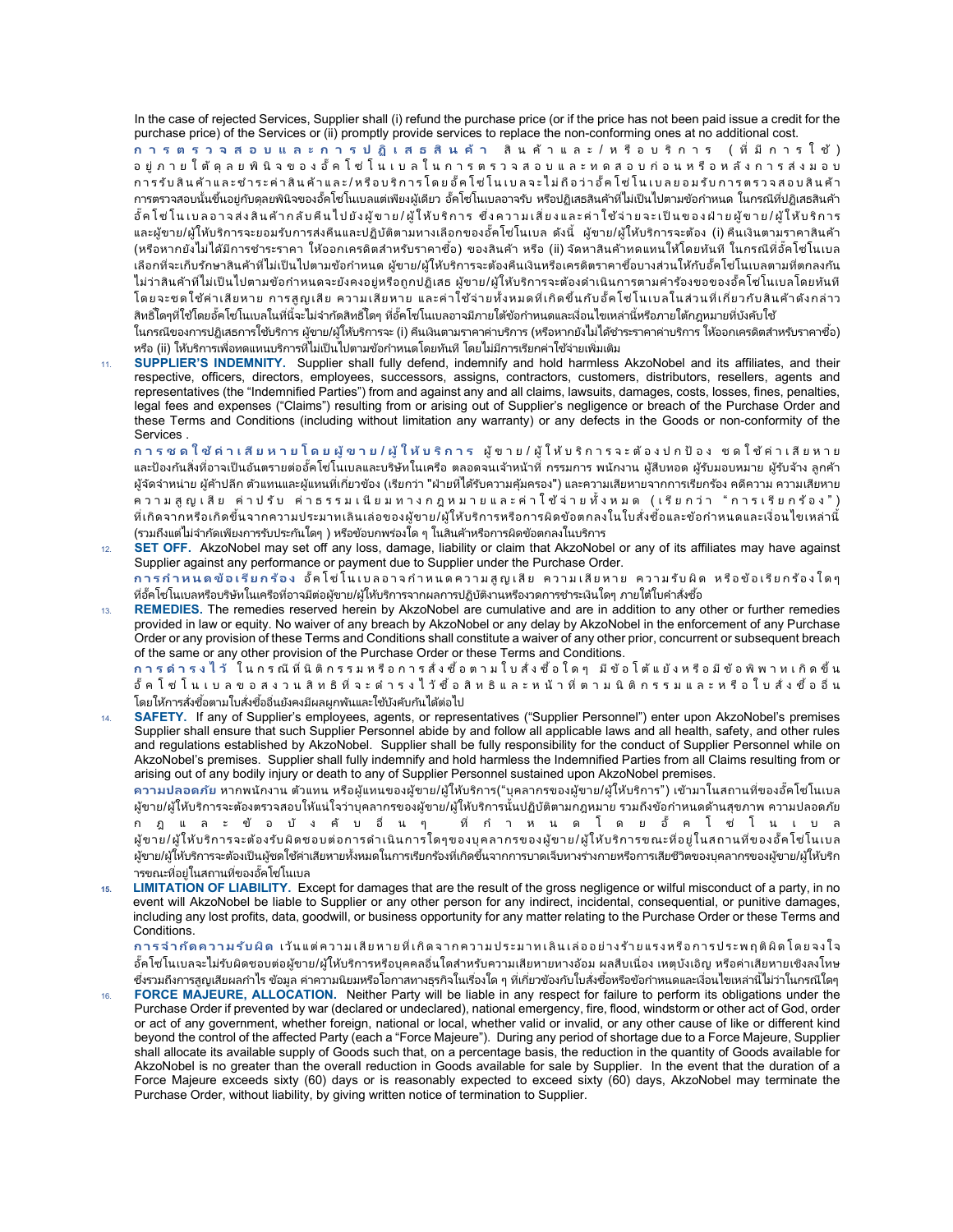เ ห ตุ สุ ด วิ ส ั ย แ ล ะ ก า ร จ ั ด ส ร ร สิ น ค้ า ค ง เ ห ลื อ ทั้งสองฝ่ายไม่ต้องรับผิดชอบความเสียหายในส่วนที่เกี่ยวกับความล้มเหลวในการปฏิบัติตามสัญญาของตนภายใต้ใบสั่งซื้อหากอยุ่ในภาวะสงคราม (ทั้งที่ประกาศหรือไม่ประกาศ) เหตุฉุกเฉินระดับชาติ ไฟไหม้ น้ำท่วม พายุหรือเหตุสุดวิสัย คำสั่งหรือการกระทำของรัฐบาลใด ๆ ไม่ว่าจากต่างประเทศ ในประเทศหรือระดับท้องถิ่น ไม่ว่าจะบังคับใช้หรือไม่ หรือสาเหตุอื่นใดที่คล้ายคลึงกันหรือแตกต่างกันที่อยู่นอกเหนือการควบคุมของฝ่ายที่ได้รับผลกระทบ ( เ รีย ก ว่ า " เ ห ตุ สุ ด วิ สั ย " ) ใน ช่ ว ง เ ว ล า ใ ด ที่ ก า ร ป ฏิ บั ติ ต า ม ใ บ คำ สั่ง ซื้ อ ช ะ งั ก ล ง อั น เ นื่ อ ง ม า จ า ก เ ห ตุ สุ ด วิ สั ย ผู้ ข า ย / ผู้ ใ ห้ บ ริ ก า ร จ ะ ต้ อ ง จั ด ส ร ร สิ น ค้ า ที่ มี อ ยู่ ใ น ลั ก ษ ณ ะ ที่ เ ป็ น เ ป อ ร์ เ ซ็ น ต์ ทั้งนี้การลดลงของปริมาณสินค้าคงเหลือสำหรับอั้คโซ่โนเบลจะไม่เกินกว่าการลดลงโดยรวมของสินค้าที่มีขายโดยผู้ขาย/ผู้ให้บริการ ใน ก ร ณี ที่ ร ะ ย ะ เ ว ล า ข อ ง เ ห ตุ สุ ด วิ สั ย เ กิ น ห ก ลิ บ (60) วัน น ห วิ จ ะ เ กิ น ห ก สิ บ (60) วั น อั๊คโซโนเบลอาจยกเลิกใบสั่งซื้อโดยการแจ้งเป็นลายลักษณ์อักษรถึงผู้ขาย/ผู้ให้บริการโดยปราศจากความรับผิด

17. CONFIDENTIALITY. All data or information obtained by Supplier from or concerning AkzoNobel, whether obtained verbally, in writing or otherwise shall be and shall remain the property of AkzoNobel. Supplier shall not disclose said information to any third party, shall use said information solely for the purpose of performing these Terms and Conditions and shall make said information available only to such of its personnel as have a need to know said information for said purpose. Supplier shall not disclose or refer to any part of the Purchase Order in any external communication or in any publication without the prior written consent of AkzoNobel. Neither Supplier nor any of its affiliates shall in any way use or cause to be used the name or mark AkzoNobel, or any AkzoNobel logo or trademark or any mark or name resembling them for any purpose including but not limited to advertisements, sales promotion materials or publications of any kind without the prior written consent of AkzoNobel. Supplier shall not advertise or publish that Supplier does business with AkzoNobel without the prior written consent of AkzoNobel.

การรักษาความลับ ข้อมูลทั้งหมดที่ผู้ขาย/ผู้ให้บริการ ได้รับจากหรือเกี่ยวกับอั้คโซโนเบล ไม่ว่าจะได้รับด้วยวาจา เป็นลายลักษณ์อักษรหรืออย่างอื่น จะ เป็น และยังคง เป็น ทรัพ ย์สิน ของอั๊ค โซ่ โน เบล ผู้ ขาย / ผู้ ให้บริการจะไม่ เปิด เผย ข้อมูลดังกล่าวแก่บุคคลที่สาม และ จะ ใ ชั ข้ อ มู ล ดั ง ก ล่ า ว เ พี ย ง เ พื่ อ วั ต ถุ ป ร ะ ส ง ศ์ ใ น ก า ร ป ฏิ บั ติ ต า ม ข้ อ กำ ห น ด แ ล ะ เ งื่ อ น ไ ข เ ห ล่ า นี้ เ ห่ า นั้ น แ ล ะ จ ะ ใ ห้ ข้ อ ม ล เ ฉ พ า ะ กั บ บ ค ล า ก ร ข อ ง ต น เ ห่ า ที่ จำ เ ป็ น ต้ อ ง ห ร า บ เ พี่ อ วั ต ถ ป ร ะ ส ง ศ์ ดั ง ก ล่ า ว ผู้ขาย/ผู้ให้บริการจะต้องไม่เปิดเผยหรืออ้างถึงส่วนใดส่วนหนึ่งของใบส่งซื้อหังโดยการสื่อสารหรือการจัดพิมพ์ไปยังภายนอกโดยไม่ได้รับความยินยอมเป็นลาย ลักษณ์อักษรจากอั๊คโซโนเบล ผู้ขาย/ผู้ให้บริการและบริษัทในเครือจะไม่ใช่หรือก่อให้เกิดการใช้ชื่อหรือเครื่องหมายอั๊คโซโนเบล หรือโลโก้ หรือเครื่องหมายการค้าของอัคโซโนเบล หรือเครื่องหมายหรือชื่อที่คล้ายคลึงกันเพื่อวัตถุประสงค์ใดๆ รวมถึงแต่ไม่จำกัดเพียงโฆษณา สื่อส่งเสริมการขาย หรือ สิ่ง พิม พ์ ใ ด ๆ โ ด ย ไ ม่ ไ ด้ รั บ ค ว า ม ยิ น ย อ ม เ ปี น ล า ย ลั ก ษ ณ์ อั ก ษ ร จ า ก อั๊ ค โ ซ่ โ น เ บ ล ่ผู้ขาย/ผู้ให้บริการต้องไม่โฆษณาหรือเผยแพร่ว่าผู้ขาย/ผู้ให้บริการทำธรกิจกับอั้คโซโนเบลโดยไม่ได้รับความยินยอมเป็นลายลักษณ์อักษรจากอั้คโซโนเบล

18. TERMINATION. Notwithstanding the duration of the Purchase Order, AkzoNobel may cancel the Purchase Order upon written notice to Supplier with immediate effect if (i) there is a change in the management, ownership or control of Supplier; (ii) Supplier commits a material breach of the Purchase Order or these Terms and Conditions or (iii) Supplier enters into liquidation (whether voluntary or compulsory) except a solvent voluntary liquidation for the purposes only of reconstruction or amalgamation, or has a receiver and/or manager, administrator or administrative receiver appointed of its undertaking or any part thereof, or a resolution is passed or a petition presented to any court for the winding-up of Supplier or for the granting of an administration order in respect of Supplier, or if Supplier suffers any event or step analogous to the steps and events set out in the foregoing in any jurisdiction. No cancellation will relieve Supplier of any breach of the Purchase Order.

ก า ร สิ้น ส ด ส ั ญ ญ า แ มั จ ะ มี กำ ห น ด ร ะ ย ะ เ ว ล า ร ะ บ ไ วั ใ น ใ บ ส้ ง ซื้ อ อัคโซโนเบลอาจขอยกเลิกใบสั่งซื้อได้เมื่อมีการแจ้งเป็นลายลักษณ์อักษรไปยังผู้ขาย/ผู้ให้บริการ และให้มีผลโดยพลัน เมื่อ (i) มีการเปลี่ยนแปลงผู้บริหาร เจ้าของหรือผู้ควบคุมของผู้ขาย/ผู้ให้บริการ; (ii) ผู้ขาย/ผู้ให้บริการกระทำการผิดสาระสำคัญหรือข้อกำหนดและเงื่อนใขของใบส่งซื้อ หรือ (iii) ผู้ ขา ย / ผู้ ใ ห้ บ ริ ก า ร เ ข้ า สู่ ก า ร ซํ า ร ะ บั ญ ชี ( ไ ม่ ว่ า จ ะ โ ด ย ส มั ค ร โ จ น ร จ โ ด ย ภ า ค บั ง คั บ ) ยกเว้นการชำระบัญชีโดยสมัครใจเพื่อวัตถุประสงค์เฉพาะการสร้างใหม่หรือการควบรวมกิจการ หรือมีผู้รับและ /หรือผู้จัดการ ผู้บริหารหรือผู้รับบริหารที่ได้รับการแต่งตั้งจากกิจการของตนหรือส่วนหนึ่งส่วนใดของกิจการดังกล่าว หรือมีการลงมติหรือยื่นคำร้องต่อศาลใด ๆ เพื่อการเลิกจ้างผู้ขาย/ผู้ให้บริการหรือเพื่อให้คำสั่งบริหารงานในส่วนที่เกี่ยวกับผู้ขาย/ผู้ให้บริการ หรือ หากผู้ขาย/ผู้ให้บริการประสบเหตุการณ์หรือขั้นตอนใด ๆ ที่คล้ายคลึงกับขั้นตอนและเหตุการณ์ที่กำหนดไว้ในข้างต้นในเขตอำนาจศาลใด ๆ การยกเลิกจะไม่ละเว้นผู้ขาย/ผู้ให้บริการจากการผิดสัญญาในคำสั่งซื้อ

ASSIGNMENT AND SUBCONTRACTING. Supplier may not delegate, assign, transfer, grant any security interest over, hold on trust or deal in any other manner with the benefit of all or any part of the Purchase Order, nor sub-contract or novate any or all of its obligations under the Purchase Order without prior written consent from AkzoNobel. AkzoNobel may assign, transfer, hold on trust or deal in any other manner with the benefit of all or any part of the Purchase Order, or sub-contract or novate any or all of its obligations under the Purchase Order without Supplier's consent.

การมอบหมายและการรับเหมาช่วง ผู้ขาย/ผู้ให้บริการไม่สามารถแต่งตั้ง มอบหมาย โอนสิทธิประโยชน์ที่มีหลักประกัน ยึดถือหรือหน่วงข้อตกลงในลักษณะอื่นใด เพื่อประโยชน์ทั้งหมดหรือบางส่วนของคำสั่งซื้อ หรือทำสัญญาช่วงหรือแก้ไขข้อผูกพันส่วนใด หรือทั้งหมดภายใต้ ใบ สั่ง ซื้อ โด ย ไม่ ไ ด้ รับ ความ ยิน ย อ ม เ ป็ น ลา ย ลัก ษ ณ์ อัก ษ ร จา ก อั๊ค โ ซ โน เ บ น อ อ จ อ จ จ ม จ บ ห ม า ย โ อ น ยึดถือหรือหน่วงข้อตกลงในลักษณะอื่นใดเพื่อประโยชน์ทั้งหมดหรือบางส่วนของคำสั่งซื้อ หรือทำสัญญาช่วงหรือแก้ไขข้อผูกพันใด ๆ หรือหั้งหมดภายใต้ใบสั่งซื้อได้โดยไม่ต้องได้รับความยินยอมจากผู้ขาย/ผู้ให้บริการ

- 20. NO THIRD-PARTY BENEFICIARIES. Nothing in the Purchase Order and these Terms and Conditions will confer any benefit or right upon any third party except for the Parties' successors or permitted assignees. ไม่มีผู้รับผลประโยชน์บุคคลที่สาม ไม่มีข้อความใดในใบส่งซื้อและข้อกำหนดและเงื่อนไขตามข้อตกลงนี้ที่จะให้ผลประโยชน์หรือสิทธิแก่บุคคลที่สาม ยกเว้นผู้รับกรรมสิทธิ์ของคู่สัญญาหรือผู้รับโอนสิทธิ์ที่ได้รับอนุญาต
- RELATIONSHIP OF THE PARTIES. Nothing in the Purchase Order and Terms and Conditions and no action taken by the Parties under the Purchase Order and Terms and Conditions will constitute a partnership, joint venture or agency relationship between the Parties.

ี ความสัมพันธ์ของคู่สัญญา ไม่มีข้อความใดในใบสั่งซื้อและข้อกำหนดและเงื่อนไขตามข้อตกลงนี้ และไม่มีการดำเนินการใดๆ ของคู่สัญญาภายใต้ใบส่งซื้อและข้อกำหนดและเงื่อนไขที่เกิดความสัมพันธ์แบบหุ้นส่วน การร่วมทุน หรือตัวแทนระหว่างคู่สัญญา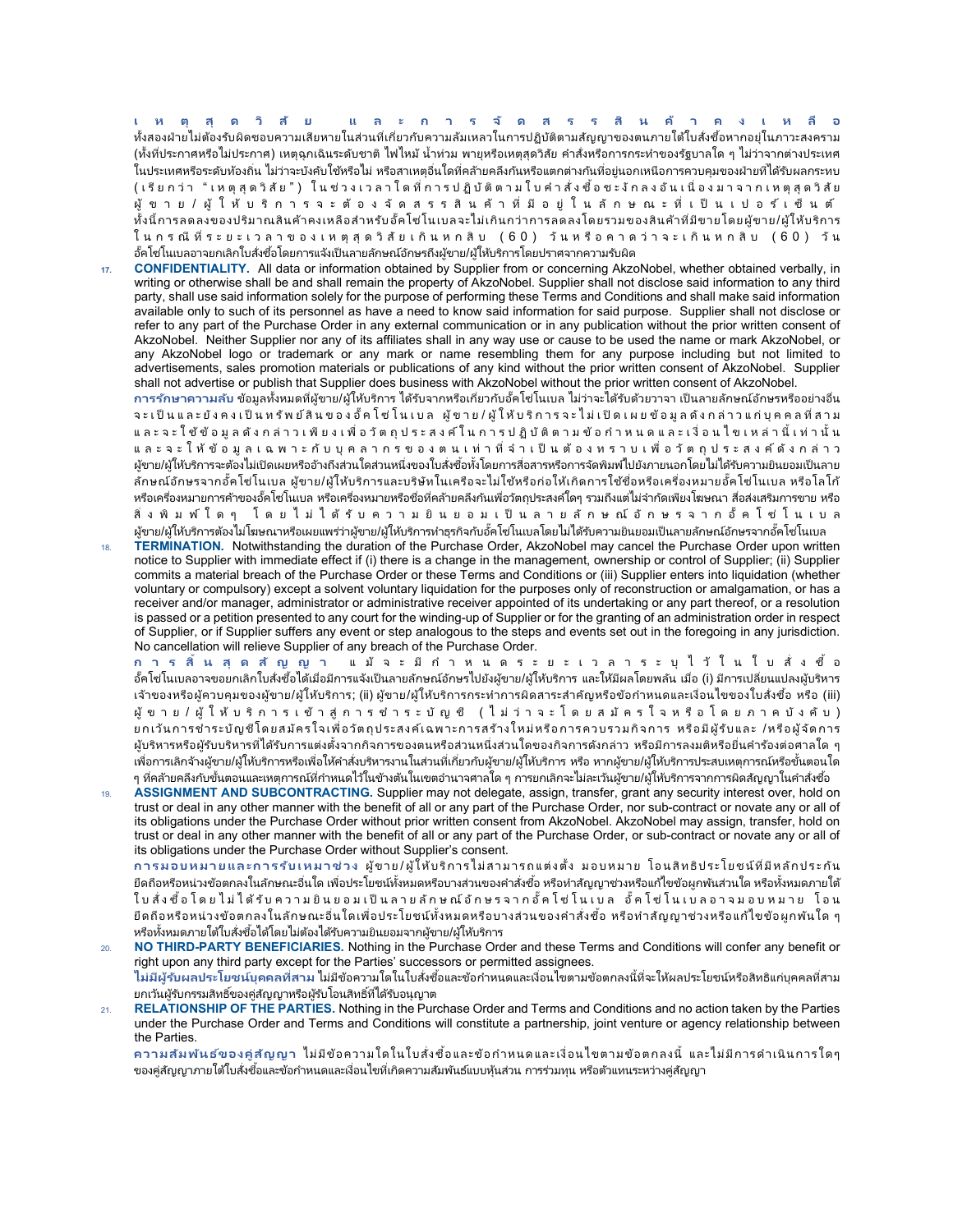22. COUNTERPARTS. These Terms and Conditions may be executed in any number of counterparts, and by the Parties on separate counterparts, but will not be effective until each Party has executed at least one counterpart. Each counterpart will constitute an original of these Terms and Conditions, but all the counterparts together will constitute but one and the same contract. คู่ ฉ บั บ ข้ อ กำ ห น ด แ ล ะ เ งื่ อ น ไ ข ต า ม สั ญ ญ า นี้ ส า ม า ร ถ จั ด ทำ เ ป็ น คู่ ฉ บั บ แ ล ะ โ ด ย คู่ สั ญ ญ า จำ น ว น เ ห่ า ใ ด ก็ ไ ด้ แ ต่ จ ะ ไ ม่ มี ผ ล บั ง คั บ ใ ช ้ จ น ก ว่ า แ ต่ ล ะ ฝ่ า ย จ ะ ไ ด ้ ดํ า เ นิ น ก า ร จั ด ทํ า อ ย่ า ง น้ อ ย ห นึŕ ง คู่ ฉ บั บ

คู่สัญญาแต่ละฝ่ายจะดำเนินการจัดทำต้นฉบับของข้อกำหนดและเงื่อนไขเหล่านี้ขึ้น แต่สัญญาทั้งหมดจะรวมกันเป็นสัญญาเดียวและมีเนื้อความตรงกัน 23. COSTS AND EXPENSES. Each Party will pay its own costs relating to the negotiation, preparation, execution and performance of these Terms and Conditions. ต้นทุนและค่าใช้จ่าย คู่สัญญาแต่ละฝ่ายจะรับผิดชอบค่าใช้จ่ายของตนเองที่เกี่ยวข้องกับการเจรจา การจัดเตรียม การดำเนินการ

และการปฏิบัติตามข้อกำหนดและเงื่อนไขเหล่านี้ 24. **ENTIRE AGREEMENT.** Without prejudice to Clause 1 above, The Parties may use Purchase Orders, releases, acknowledgements or other forms in connection with the purchase of Goods and/or Services under these Terms and Conditions. Each Party acknowledges that, in entering into these Terms and Conditions, it has not relied on any statement, representation, warranty or contract of the other Party other than as expressly contained in these Terms and Conditions.

ข้อตกลงหั้งหมด โดยไม่กระทบต่อสัญญาข้อที่ 1. ข้างต้น คู่สัญญาอาจใช้ใบสั่งซื้อ สื่อเผยแพร่ คำกล่าว หรือการสื่อสารรูปแบบอื่น ๆ ที่เกี่ยวข้องกับการซื้อสินค้าและ/หรือบริการภายใต้ข้อกำหนดและเงื่อนไขนี้ คู่สัญญาแต่ละฝ่ายรับหราบว่าในการจัดทำข้อกำหนดและเงื่อนไขเหล่านี้ ทั้งสองฝ่ายไม่ได้อาศัยคำชี้แจง การบรรยาย การรับรอง หรือข้อสัญญาของอีกฝ่ายหนึ่ง นอกเหนือจากที่ระบุไว้อย่างชัดแจ้งในข้อกำหนดและเงื่อนไขเหล่านี้

25. **AMENDMENTS.** Any amendment of or variation to these Terms and Conditions must be in writing and signed by authorized representative(s) of both Parties.

ก า ร แ ก้ ไ ข ส ั ญ ญ า การแก้ไขหรือเปลี่ยนแปลงข้อกำหนดและเงื่อนไขตามสัญญานี้จะต้องทำเป็นลายลักษณ์อักษรและลงนามโดยตัวแทนทีได้รับอนุญาตของทั้งสองฝ่าย

WAIVER. No failure or delay by either Party in exercising any right or remedy provided under these Terms and Conditions or by law will constitute a waiver of that or any other right or remedy, nor will any single or partial exercise of any right or remedy preclude any other or further exercise of it or the exercise of any other right or remedy. No waiver under these Terms and Conditions is effective unless it is in writing and signed by authorized representative(s) of both Parties.

ก า ร ส ล ะ สิ ท ธิ์ ค ว า ม ล้ ม เ ห ล ว ห รื อ ค ว า ม ล่ า ช ้ า ข อ ง ฝ่ า ย ห นึ่ ว ใ น ก า ร ใ ช้ สิ ท ธิ์ ห รื อ ก า ร เ ยี ย ว ย า ใ ด ๆ ที่ให้ไว้ภายใต้ข้อกำหนดและเงื่อนไขตามสัญญานี้หรือตามกฎหมายจะไม่ถือเป็นการสละสิทธิ์หรือเสียสิทธิ์กการเยียวยาอื่น ๆ หรือการใช้สิทธิ์การเยียวยาใด เ พี ย ง อ ย่ า ง เ ดี ย ว ห รื อ บ า ง ส่ ว น จ ะ เ ป็ น ก า ร ส ล ะ ลิ ห ธิ์ อื่ น

ไม่มีการสละสิทธิ์ภายใต้ข้อกำหนดและเงื่อนไขในสัญญานี้จะมีผลเว้นแต่จะทำเป็นลายลักษณ์อักษรและลงนามโดยตัวแทนทีได้รับอนุญาตของทั้งสองฝ่าย 27. SEVERABILITY. If any provision in the Purchase Order or Terms and Conditions, for any reason, is invalid, illegal or unenforceable, in whole or in part, in any jurisdiction, such invalidity, illegality or unenforceability will not affect any other provision of these Terms and Conditions or invalidate or render unenforceable such provision in any other jurisdiction. Upon a determination that any provision is invalid, illegal or unenforceable, the Parties will negotiate in good faith to modify these Terms and Conditions to affect the original intent of the Parties as closely as possible in a mutually acceptable manner in order that the transactions contemplated herein are consummated as originally contemplated to the greatest extent possible.

ึก า ร เ ป็น โม ฆ ะ เ ป็ น บ า ง ส่ ว น ห า ก มี ข้ อ กำ ห น ด ใ ด ใ น ใ บ สั่ง ขี้ อ แ ล ะ ห รื อ ข้ อ กำ ห น ด แ ฉ ะ เ งื่อ น ไ ข ฉ บั บ นี้ ไ ม่ ถ ก ต้ อ ง ผิดกฎหมายหรือไม่สามารถบังคับใช้ได้ทั้งหมดหรือบางส่วนไม่ว่าด้วยเหตุผลใด ข้อกำหนดที่ไม่ถูกต้อง ผิดกฎหมายหรือไม่สามารถบังคับใช้ได้นั้น จะไม่ส่งผลต่อข้อกำหนดและเงื่อนไขอื่นๆ ตามสัญญานี้ โดยให้ข้อกำหนดและเงื่อนไขในส่วนอื่นๆ ยังคงสามารถใช้บังคับกันได้ต่อไป และเมื่อ พิจารณาแล้วว่ามีข้อกำหนดใดๆ ไม่ถูกต้อง ผิดกฎหมาย หรือไม่สามารถบังคับใช้ได้ ทั้งสองฝ่ายจะเจรจาโดยสุจริตเพื่อแก้ไขข้อกำหนดและเงื่อนไขเหล่านี้เพื่อให้เป็นไปตามเจตนาดั้งเดิมของคู่สัญญาในลักษณะที่ยอมรับร่วมกันได้ เพื่อให้บรรลุวัตถุประสงค์ตามข้อตกลงที่พิจารณาได้ครบถ้วนตามที่คิดไว้แต่แรกสุดเท่าที่เป็นไปได้

NOTICES. All notices provided in connection with these Terms and Conditions will be in writing and will be deemed to have been given (a) when delivered by hand; (b) when delivered if sent by an internationally recognized commercial courier; (c) on the third  $(3<sup>rd</sup>)$  day after the first post-mark of the sender's postal service if sent by first class mail, postage prepaid (return receipt requested, if available). The notices must be sent to the respective Parties at the address of the contact person set forth in the "Description of the Parties" (or at such other address for a Party as will be specified in a notice given in accordance with this Section).

การบอกกล่าว การบอกกล่าวทั้งหมดที่เกี่ยวข้องกับข้อกำหนดและเงื่อนไขตามสัญญานี้จะทำเป็นลายลักษณ์อักษรและจะถือว่าได้รับสมบูรณ์เมื่อ (ก) เมื่อ ส่ ง ถึง มือ ผู้ รับ ( ข ) เมื่อ จัด ส่ ง โด ย ผู้ จัด ส่ ง เชิง พา ณิ ช ย์ ที่ เป็ น ที่ ย อ ม รับ ใน ระดับ ส า ก ล ( ค ) ใน วัน ที่ ส า ม ( 3 ) หลังจากได้รับประทับเครื่องหมายไปรษณีย์ของบริการไปรษณีย์จากผู้ส่ง หากส่งทางไปรษณีย์แบบพิเศษ ไปรษณีย์แบบชำระเงินล่วงหน้า (ขอใบเสร็จรับเงินคืน หา ก เ ป็น ไ ป ไ ด้ ) คำ บ อ ก ก ล่ า ว ต้ อ ง ส่ ง ไ ป ยั ง คู่ สัญ ญ า ที่ เ กี่ ย ว ข จ ต า ม ที่ อ ยู่ อ ต อ จ บ จ เข อ จ บ จ บ จ บ จ บ จ ๆ สัญ ญ า " (หรือที่อยู่อื่นของคู่สัญญาตามที่จะระบุไว้ในคำบอกกล่าวที่ให้ตามสัญญานี้)

29. HEADINGS. All headings and titles in these Terms and Conditions are inserted for convenience only and are not a part of these Terms and Conditions and will not affect the interpretation of these Terms and Conditions. หัวเรื่อง หัวข้อและหัวเรื่องทั้งหมดในข้อกำหนดและเงื่อนไขตามสัญญานี้ใช้เพื่อความสะดวกเท่านั้น และไม่ได้เป็นส่วนหนึ่งของข้อกำหนดและเงื่อนไขเหล่านี้

และจะไม่ส่งผลต่อการตีความของข้อกำหนดและเงื่อนไขเหล่านี้

- ANNOUNCEMENTS. Unless otherwise required by law, a court or any governmental or regulatory authority, no announcement concerning the transaction contemplated by these Terms and Conditions or any ancillary matter will be made by either Party without the prior written consent of the other Party. In cases where an announcement is required by law, a court or any governmental or regulatory authority, the Party concerned will take all such steps as may be reasonable and practicable in the circumstances to agree to the contents of such announcement with the other Party before making such announcement.
	- คำประกาศ เว้นแต่กฎหมาย ศาล หรือหน่วยงานของรัฐหรือหน่วยงานกำกับดูแลจะกำหนดไว้เป็นอย่างอื่น จะไม่มีการประกาศเกี่ยวกับข้อกำหนดและเงื่อนไข หรือส่วนเพิ่มเติมใด ๆ โดยค่สัญญาฝ่ายใดฝ่ายหนึ่งโดยไม่ได้รับความยินยอมเป็นลายลักษณ์อักษรจากอีกฝ่าย ในกรณีที่กภหมาย ศาล ห รื อ ห น่ ว ย ง า น ข อ ง รั ฐ ห รื อ ห น่ ว ย ง า น กํ า ก้ บ ดู แ ล กํ า ห น ด ใ ห้ ต้ อ ง มี ก า ร ป ร ะ ก า ศ คู่ สัญ ญ า จะ พิ จ า ร ณ า ดำ เ นิ น ก า ร ต า ม ขั้น ต อ น ทั้ง ห ม ด อ ย่ า เ ห ม า ะ ส ม ผ ล แ ล ะ น่ า ไ ป ป ฏิ บั ติ ไ ด้ จ ริ ง ต า ม ส ถ า น ก า ร ณ์ นั้ น ๆ ซึ่งเนื้อหาและข้อมูลของประกาศดังกล่าวจะต้องได้รับการยอมรับจากคู่สัญญาอีกฝ่ายหนึ่งก่อนทำการประกาศดังกล่าว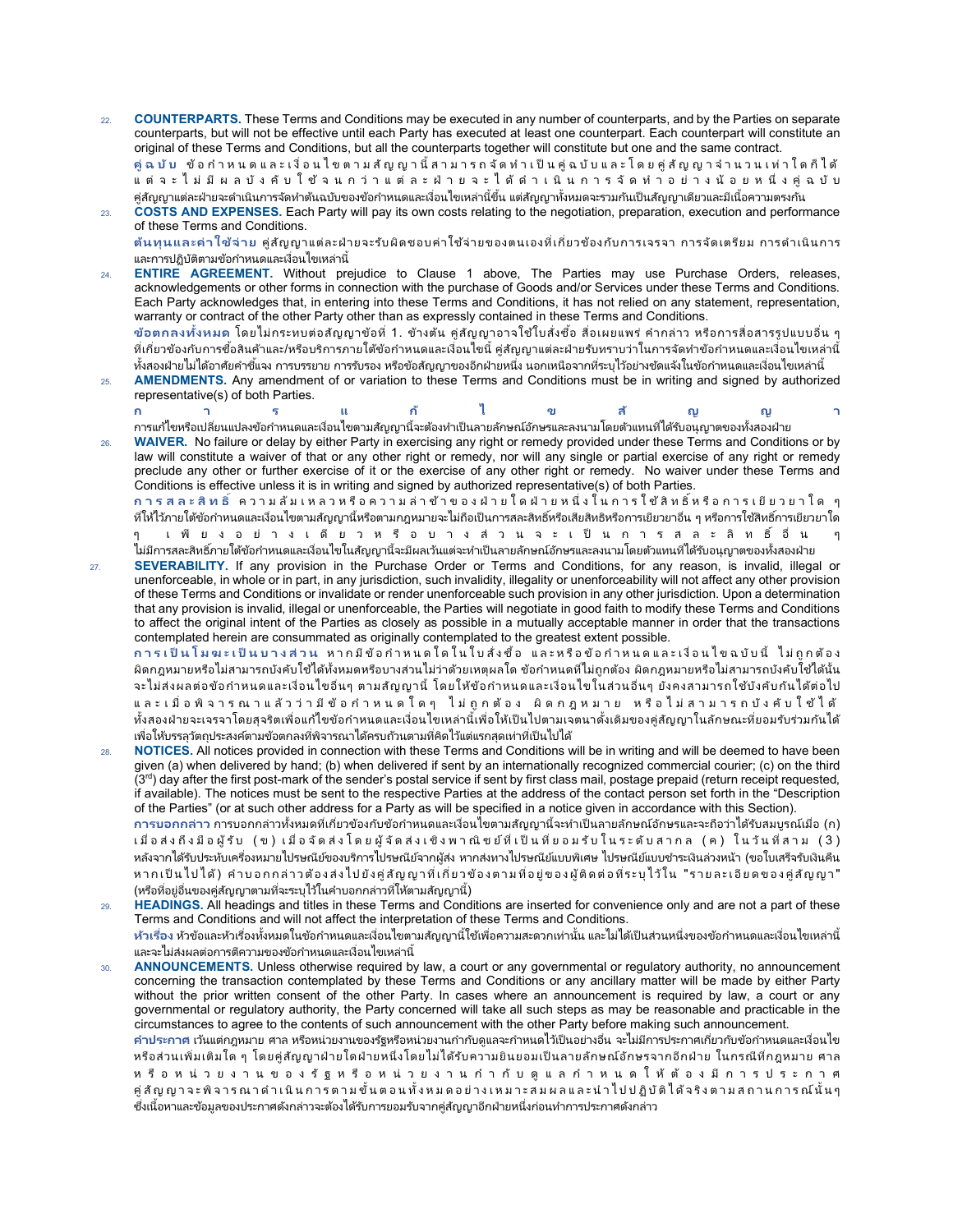31. LANGUAGE. These Terms and Conditions is drafted in the English language. If these Terms and Conditions has been translated into multiple languages, the English language text will prevail. Each notice, demand, or other communication under or in connection with these Terms and Conditions must be in English or accompanied by an English translation and certified by an officer of the Party giving notice to be accurate.

ภาษา ข้อกำหนดและเงื่อนไขเหล่านี้ร่างขึ้นเป็นภาษาอังกฤษ หากข้อกำหนดและเงื่อนไขเหล่านี้ได้รับการแปลเป็นหลายภาษา ข้อความภาษาอังกฤษจะมีผลเหนือกว่า คำบอกกล่าว คำสั่ง หรือการสื่อสารอื่น ๆ ภายใต้หรือเกี่ยวข้องกับข้อกำหนดและเงื่อนไขนี้จะต้องเป็นภาษาอังกฤษ หรือมาพร้อมกับการแปลภาษาอังกฤษ และได้รับการรับรองโดยเจ้าหน้าที่ของคู่สัญญาว่าถูกต้อง

**INTERPRETATION.** These Terms and Conditions will be construed without regard to any presumption or rule requiring construction or interpretation against the Party drafting an instrument or causing any instrument to be drafted. In these Terms and Conditions: (i) a person includes a natural person, corporate or unincorporated body (whether or not having separate legal personality) and that person's personal representatives, successors and assigns; (ii) words in the singular include the plural and vice versa; (iii) a reference to one gender includes the other gender; (iv) any reference to a "day" means a period of twenty-four (24) hours running from midnight to midnight and any reference to "business day" means a day other than a Saturday, Sunday or public holiday in the city in which the address of the AkzoNobel contact identified in these Terms and Conditions is located; and (v) any references to times of day are to the time of day in the city in which the address of the AkzoNobel contact identified in these Terms and Conditions is located.

การตีความ ข้อกำหนดและเงื่อนไขเหล่านี้จะได้รับการตีความโดยความความหมายที่กำหนดไว้ดังนี้: (i) บุคคล รวมถึงบุคคลธรรมดา นิติบุคคล หรือหน่วยงาน (ไม่ว่าจะมีสถานภาพทางกฎหมายแยกจากกันหรือไม่ก็ตาม) และตัวแทนส่วนบุคคล ผู้สืบทอดและผู้รับมอบหมายของบุคคลนั้น (ii) คำในรูปเอกพจน์รวมถึงพหูพจน์และในทางกลับกัน; (iii) การอ้างอิงถึงเพศหนึ่งรวมถึงเพศอื่นด้วย (iv) การอ้างอิงถึง "วัน" หมายถึงระยะเวลายี่สิบสี่ (24) ชั่ว โมงตั้งแต่ เที่ยงคืนถึงเที่ยงคืน และการอ้างอิงถึง "วันทำการ" หมายถึงวันที่นอกเหนือจากวันเสาร์ วันอาทิตย์ ห รื อ วัน ห ยุ ด นัก ขั ต ฤ ก ษ์ ใ น เ มื อ ง ซึ่ ง อ ้ ค โ ซ โ น เ บ ล ต้ ง อ ยู่ แ ล ะ ร บ นู่ ติ ด ต่ อ ไ วั ใ น ข้ อ กำ ห น ด แ ล ะ เ น่ ณ ล ำ นี้ แ ล ะ ( v) การอ้างอิงถึงช่วงเวลาของวันคือช่วงเวลาของวันในเมืองที่ซึ่งอั้คโซโนเบลตั้งอยู่และระบุผู้ติดต่อไว้ในข้อกำหนดและเงื่อนไขเหล่านี้

33. SURVIVAL. No termination, completion, termination, expiration or cancellation of these Terms and Conditions or any Purchase Order shall terminate or extinguish any rights or remedies of AkzoNobel, including all warranties and indemnities provided by Supplier, all of which shall survive.

การคงอยู่ จะไม่มีการยกเลิก หรือกำหนดวันที่สิ้นสุด การยุติ การหมดอายุ หรือการยกเลิกข้อกำหนดและเงื่อนไขเหล่านี้หรือใบสั่งซื้อใด ๆ ที่จะยุติหรือระงับสิทธิ์หรือการเยียวยาใดๆของอัคโซโนเบล รวมถึงการรับประกันและการชดใช้ทั้งหมดที่จัดการโดยผู้ขาย/ผู้ให้บริการ ซึ่งทั้งหมดนี้จะคงอยู่ต่อไป

LAW AND DISPUTE RESOLUTION. The Purchase Order and these Terms and Conditions and all disputes arising out of or relating in any way to performance under the Purchase Order and these Terms and Conditions, including disputes involving the parent company, subsidiaries or affiliates of any party to the Purchase Order and these Terms and Conditions, will be governed by the laws of the country and, if applicable, state or province, in which AkzoNobel's address (as stated on the first page of the Purchase Order) is located, excluding always the United Nations Convention of Contracts for the International Sale of Goods and any choice of law rules that direct the application of the law of any other jurisdiction. Any dispute arising under or relating to the Purchase Order and these Terms and Conditions will be resolved in the following manner. Either party may institute the dispute resolution process by sending to the other a notice of the dispute (the "Dispute Notice"), stating the nature of the dispute and the Party's position in reasonable detail. The other Party shall, within fifteen (15) days of the date of the Dispute Notice, respond in writing (the "Dispute Response") stating the responding Party's position with respect to the dispute in reasonable detail. Within thirty (30) days of the date of the Dispute Response senior representatives of the Parties shall meet in good faith and attempt to resolve the dispute. If they are unable to resolve the dispute within sixty (60) days of the date of the Dispute Response, either Party may bring suit in the courts (federal, national, state, provincial or local) having jurisdiction over the subject matter of the dispute that are located in the city in which AkzoNobel's address (as stated on the first page of the Purchase Order) is located. (Provided, however, that if no court having jurisdiction over the subject matter of the dispute is located in such city, suit may be brought in the court (federal, national, state, provincial or local) having jurisdiction over the subject matter of the dispute closest to such city.) Each Party consents and agrees to the jurisdiction and venue of such courts and agrees that all disputes arising out of or relating in any way to performance under the Purchase Order and these Terms and Conditions, including disputes involving the parent company, subsidiaries or affiliates of any Party to the Purchase Order and these Terms and Conditions which are not resolved by agreement of the Parties shall be resolved exclusively in such courts and those courts having appellate level review over the decisions and rulings of such courts.

การแก้ไขกฎหมายและข้อพิพาท ใบสั่งซื้อและข้อกำหนดและเงื่อนไขเหล่านี้ รวมถึงข้อพิพาทหั้งหมดที่เกิดขึ้นหรือเกี่ยวข้องกับการดำเนินการใด ๆ ภ า ย ใ ต้ ใ บ ส่ ง ซื้ อ แ ล ะ ข้ อ กำ ห น ด แ ล ะ เ งี่ อ น ไ ข นี้ ร ว ม ถึ ง ข้ อ พิ พ า ห ที่ เ กี่ ย ว ข้ อ ง กั บ บ ริ ษั ห น ม่ บ ริ ษั ห ลู ก หรือบริษัทในเครือของฝ่ายใดฝ่ายหนึ่งในใบสั่งซื้อและข้อกำหนดและเงื่อนไข โดยจะอยู่ภายใต้กฎหมายของประเทศและรัฐหรือจังหวัด (ถ้ามี) ซึ่ง เ ป็ น ที่ ตั้ง ข อ ง อั๊ ค โ ซ่ โ น เ บ ล ( ต า ม ที่ ร ะ บุ ไ ว้ ใ น ห น้ า แ ร ก ข อ ง ไ บ ส่ ง ซื้ อ ) ยกเว้นอนุสัญญาสหประชาชาติว่าด้วยสัญญาสำหรับการขายสินค้าระหว่างประเทศและกฎหมายใดๆที่ถูกบังคับใช้ในเขตอำนาจศาลอื่น ข้อพิพาทใดๆ ที่เกิดขึ้นภายใต้หรือเกี่ยวข้องกับใบสั่งซื้อและข้อกำหนดและเงื่อนไขเหล่านี้จะได้รับการแก้ไขในลักษณะดังต่อไปนี้

ฝ่ายใดฝ่ายหนึ่งอาจตั้งกระบวนการระงับข้อพิพาหโดยส่งหนังสือแจ้งข้อพิพาหให้แก่อีกฝ่ายหนึ่ง ("คำบอกกล่าวข้อพิพาห") โดยระบุลักษณะของข้อพิพาทและตำแหน่งของคู่สัญญาในรายละเอียดที่เหมาะสม คู่สัญญาอีกฝ่ายหนึ่งจะต้องตอบกลับเป็นลายลักษณ์อักษรภายในสิบห้า (15) วันนับจากวันที่ได้รับคำบอกกล่าวข้อพิพาท ("การตอบกลับข้อพิพาท") โดยระบุตำแหน่งของฝ่ายที่ตอบเกี่ยวกับข้อพิพาทในรายละเอียดที่เหมาะสม จากนั้นตัวแทนอาวุโสของคู่สัญญาทั้งสองฝ่ายพยายามแก้ไขข้อพิพาทภายในสามสิบ (30) หากไม่สามารถแก้ไขข้อพิพาทได้ภายในหกสิบ (60) วันนับจากวันที่มีการตอบกลับข้อพิพาท คู่สัญญาฝ่ายใดฝ่ายหนึ่งอาจทำการยื่นฟ้องต่อศาล (รัฐบาลกลาง ระดับชาติ รัฐ จังหวัด หรือท้องถิ่น) ที่มีเขต อำนาจศาลซึ่งตั้งอย่ในเมืองที่อั๊ค โซ่ โนเบลตั้งอย่ (ตามที่ระบไว้ในหน้าแรกของใบสั่งซื้อ) (อย่างไรก็ตาม หากไม่มีศาลใดที่มีเขตอำนาจเหนือเรื่องของข้อพิพาทที่ตั้งอยู่ในเมืองนั้น คดีอาจถูกนำขึ้นศาล (รัฐบาลกลาง ระดับชาติ รัฐ จังหวัด หรือท้องถิ่น) ที่มีเขตอำนาจศาลที่ใกล้เคียงที่สุดกับเมืองดังกล่าว) คู่สัญญาแต่ละฝ่ายยินยอมและตกลงตามเขตอำนาจศาลและสถานที่ของศาลดังกล่าว และตกลงว่าข้อพิพาททั้งหมดที่เกิดขึ้นจากหรือเกี่ยวข้องกับการดำเนินการใดๆ ภายใต้ใบสั่งซื้อและข้อกำหนดและเงื่อนไขเหล่านี้ รวมถึง ข้อ พิ พ า ท ที่ เ กี่ ย ว ข้ อ ง กั บ บ ริ ษั ท แ ม่ บ ริ ษั ท ย่ อ ย ห รื อ บ ริ ษั ท ใ น เ ค รื อ ข อ ง คู่ สํ ญ ญ า ใ ด ๆ